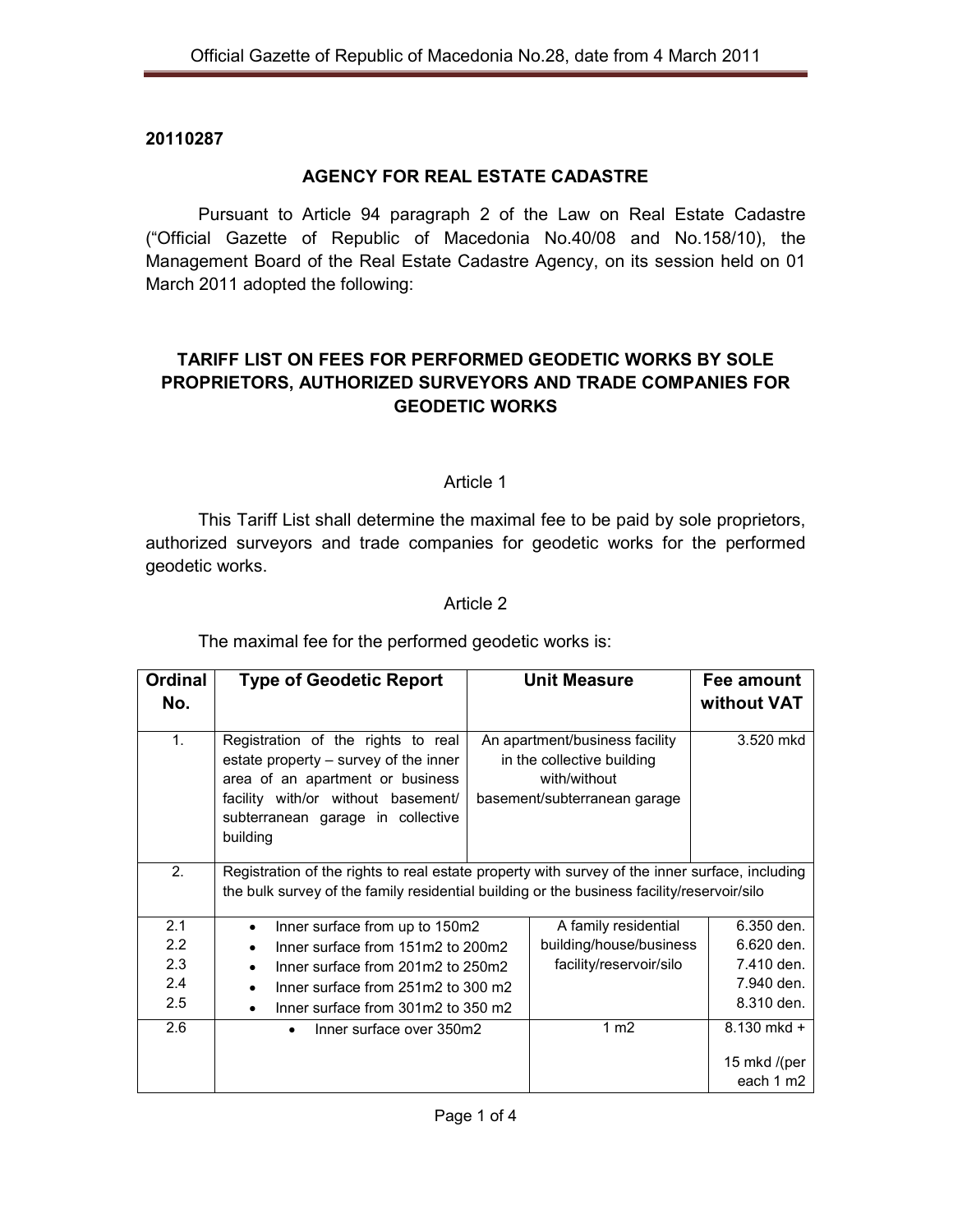|                |                                                                                                                                                                           |                                                              | over 350m2)                            |  |  |
|----------------|---------------------------------------------------------------------------------------------------------------------------------------------------------------------------|--------------------------------------------------------------|----------------------------------------|--|--|
| 3              | Registration of the rights to real estate with<br>survey of the inner surface, including the bulk<br>survey of a detached additional facility<br>(garage, hut, shed etc.) | A detached additional<br>facility (garage, hut, shed<br>etc) | 3.150 mkd                              |  |  |
|                |                                                                                                                                                                           | 02/two facilities                                            | 3.780 mkd                              |  |  |
|                |                                                                                                                                                                           | 03/three facilities                                          | 3.990 mkd                              |  |  |
|                |                                                                                                                                                                           | 04/four and more<br>facilities                               | 4.410 mkd                              |  |  |
| 4              | Registration of the rights to real estate with<br>survey of the inner surface, including the bulk<br>survey of the outbuilding and extension                              | A real estate unit<br>(separate part of the<br>building)     | 3.150 mkd                              |  |  |
| 5              | Registration of the rights to real estate with<br>unregistered rights with terrain measuring of<br>an empty cadastral parcel                                              | A cadastral parcel                                           | 5.120 mkd                              |  |  |
| 6              | Registration of an Urbanism Plan with terrain<br>measuring                                                                                                                | A cadastral parcel                                           | 8.200 mkd                              |  |  |
| 6.1            | Realization of an Urbanism Plan with terrain measuring - for more parcels                                                                                                 |                                                              |                                        |  |  |
|                | 02/two cadastral parcels<br>$\bullet$<br>03/three cadastral parcels<br>$\bullet$<br>04/four cadastral parcels                                                             | Each next cadastral parcel +<br>8.200 den.                   | 900 den.<br>680 den.<br>450 den.       |  |  |
| $\overline{7}$ | Realization<br>of<br>Plan<br>Urbanism<br>privatization<br>/expropriation/<br>the<br>of<br>building land without on-field measuring                                        | A cadastral parcel                                           | 2.250 den.                             |  |  |
| 7.1            | Realization of the Urbanism Plan /expropriation/ privatization of the building land without<br>terrain measuring - for more parcels                                       |                                                              |                                        |  |  |
|                | 02/two cadastral parcels<br>03/three cadastral parcels<br>04/four cadastral parcels                                                                                       | Each following cadastral<br>parcel + 2.250 den.              | 900 den.<br>680 den.<br>450 den.       |  |  |
| 8              | Physical division with terrain measuring                                                                                                                                  | Basic physical division of<br>02/two parcels                 | 8.380 den.                             |  |  |
| 8.1            | Physical division with terrain measuring - for more parcels                                                                                                               |                                                              |                                        |  |  |
|                | 03/three cadastral parcels<br>$\bullet$<br>04/four cadastral parcels<br>05/five<br>and<br>cadastral<br>more<br>parcels                                                    | Each next cadastral parcel +<br>8.380 den.                   | 2.515 den.<br>1.676 den.<br>1.257 den. |  |  |
| 9.             | Physical<br>division<br>without<br>terrain<br>measuring                                                                                                                   | Basic physical division of<br>02/two parcels                 | 3.430 den.                             |  |  |
| 9.1            | Physical division without terrain measuring - for more parcels                                                                                                            |                                                              |                                        |  |  |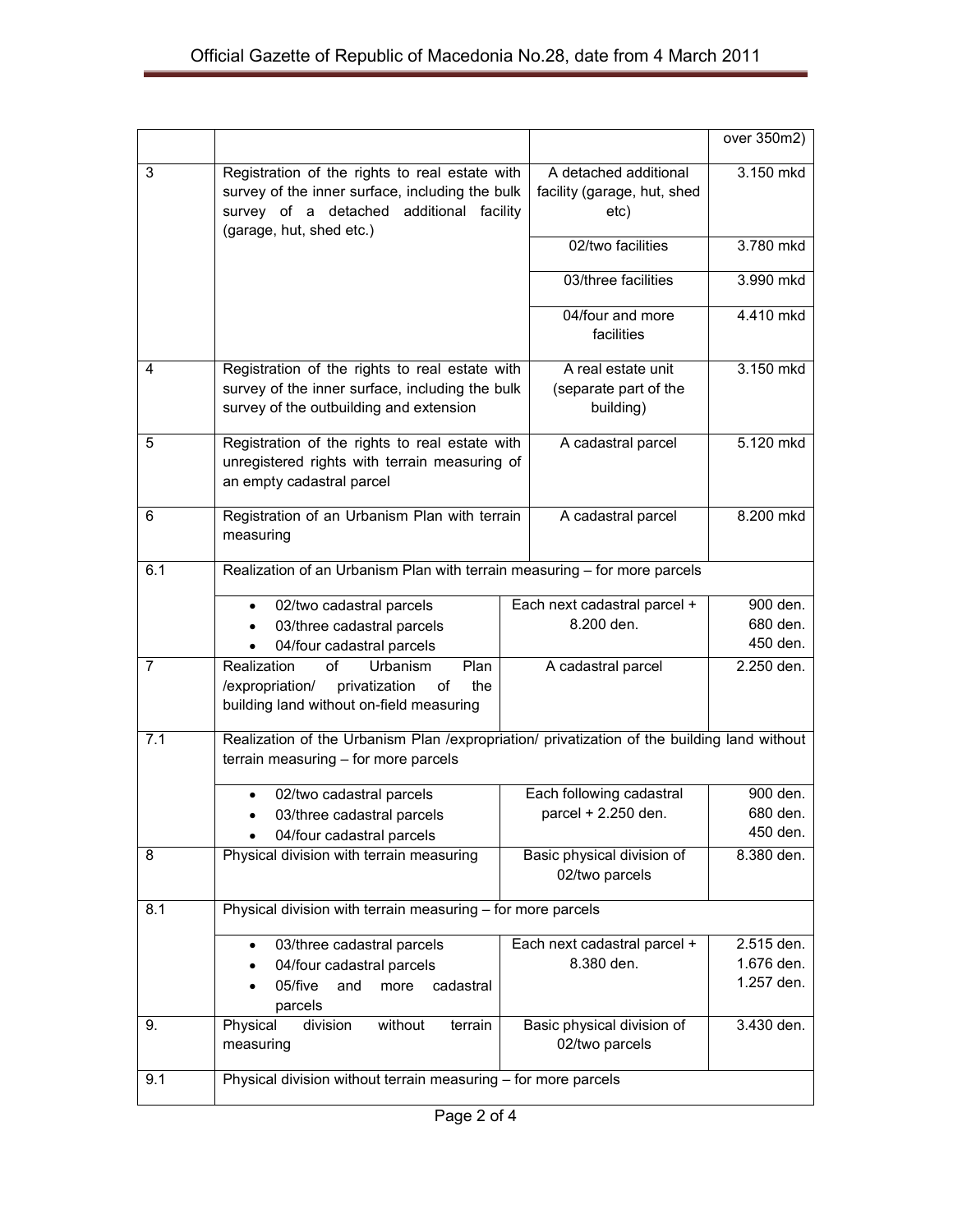|              | 03/three cadastral parcels<br>$\bullet$                                                      |  | Each next cadastral parcel +                       | 1.030 den.               |
|--------------|----------------------------------------------------------------------------------------------|--|----------------------------------------------------|--------------------------|
|              | 04/four cadastral parcels<br>$\bullet$                                                       |  | 3.430 den.                                         | 690 den.                 |
|              | 05/five<br>and<br>cadastral<br>more                                                          |  |                                                    | 520 den.                 |
|              | parcels                                                                                      |  |                                                    |                          |
| 10           | Demarcation the borders of a cadastral                                                       |  | A cadastral parcel                                 | 7.700 den.               |
|              | parcel up to 1000 m2                                                                         |  |                                                    |                          |
|              |                                                                                              |  |                                                    |                          |
| 10.1         | Demarcation the borders of a cadastral                                                       |  | A cadastral parcel                                 | 13.690 den.              |
|              | parcel from 1000 to 5000m2                                                                   |  |                                                    |                          |
| 10.2         | Demarcation the borders of a cadastral                                                       |  | A cadastral parcel                                 | 14.450 den.              |
|              | parcel over 5000 m2                                                                          |  |                                                    |                          |
|              |                                                                                              |  |                                                    |                          |
| 11           | Identification of a cadastral parcel with                                                    |  | A cadastral parcel                                 | 4.650 den.               |
|              | surveying                                                                                    |  |                                                    |                          |
|              |                                                                                              |  | 1 Ha                                               | 6.790 den.               |
| 12           | Preparation of updated geodetic base<br>with range of surface up to 1 Ha                     |  |                                                    |                          |
|              |                                                                                              |  |                                                    |                          |
| 12.1         | Preparation of updated geodetic base with range of surface bigger than 1 Ha                  |  |                                                    |                          |
|              |                                                                                              |  |                                                    |                          |
|              | Range of surface from 1 to 4 Ha<br>$\bullet$                                                 |  | 1 Ha                                               | 5.430 den.               |
|              | Range of surface from 4 to 10 Ha                                                             |  |                                                    | 4.073 den.               |
|              | Range of surface over 10 Ha<br>$\bullet$                                                     |  |                                                    | 3.390 den.               |
|              | Range outside the construction                                                               |  |                                                    | 2.720 den.               |
|              | zone                                                                                         |  |                                                    |                          |
| 13           | objects with<br>Marking<br>the<br>regular                                                    |  | An object                                          | 3.920 den.               |
|              | geometric shape                                                                              |  |                                                    |                          |
| 14           | Marking<br>the<br>objects with<br>irregular                                                  |  | An object                                          | 5.050 den.               |
|              | geometric shape                                                                              |  |                                                    |                          |
|              |                                                                                              |  |                                                    |                          |
| 15           | Legalization of illegally built facilities,                                                  |  | An object and parts of the                         | 2.000 den.               |
|              | parts of the facilities with surface up to                                                   |  | object - outbuilding/                              |                          |
|              | 50m2 with storey and bulk survey                                                             |  | extension, including the                           |                          |
|              |                                                                                              |  | business                                           |                          |
|              |                                                                                              |  | facility/reservoir/silo/basin                      |                          |
|              |                                                                                              |  | (pool)                                             |                          |
| 16           | Legalization of illegally built facilities,                                                  |  | 1 m2                                               | 41 den.                  |
|              | parts of the facilities with surface from 51                                                 |  |                                                    |                          |
|              | to 150 m2 with floor-related and bulk                                                        |  |                                                    |                          |
|              | survey                                                                                       |  |                                                    |                          |
|              |                                                                                              |  |                                                    |                          |
| 17           | Legalization of illegally built objects and parts of object, with surface bigger than 150 m2 |  |                                                    |                          |
|              | with survey of the inner surface, including the bulk survey                                  |  |                                                    |                          |
|              |                                                                                              |  |                                                    |                          |
| 17.1         | Inner surface from 151m2 to 200m2<br>$\bullet$                                               |  | A family residential                               | 6.620 den.               |
| 17.2<br>17.3 | Inner surface from 201m2 to 250m2                                                            |  | building/house/business<br>facility/reservoir/silo | 7.410 den.<br>7.940 den. |
| 17.4         | Inner surface from 251m2 to 300 m2<br>$\bullet$                                              |  |                                                    | 8.310 den.               |
|              | Inner surface from 301m2 to 350 m2                                                           |  |                                                    |                          |
| 17.5         | Inner surface bigger than 350 m2<br>$\bullet$                                                |  | 1 <sub>m2</sub>                                    | 8.130 mkd                |